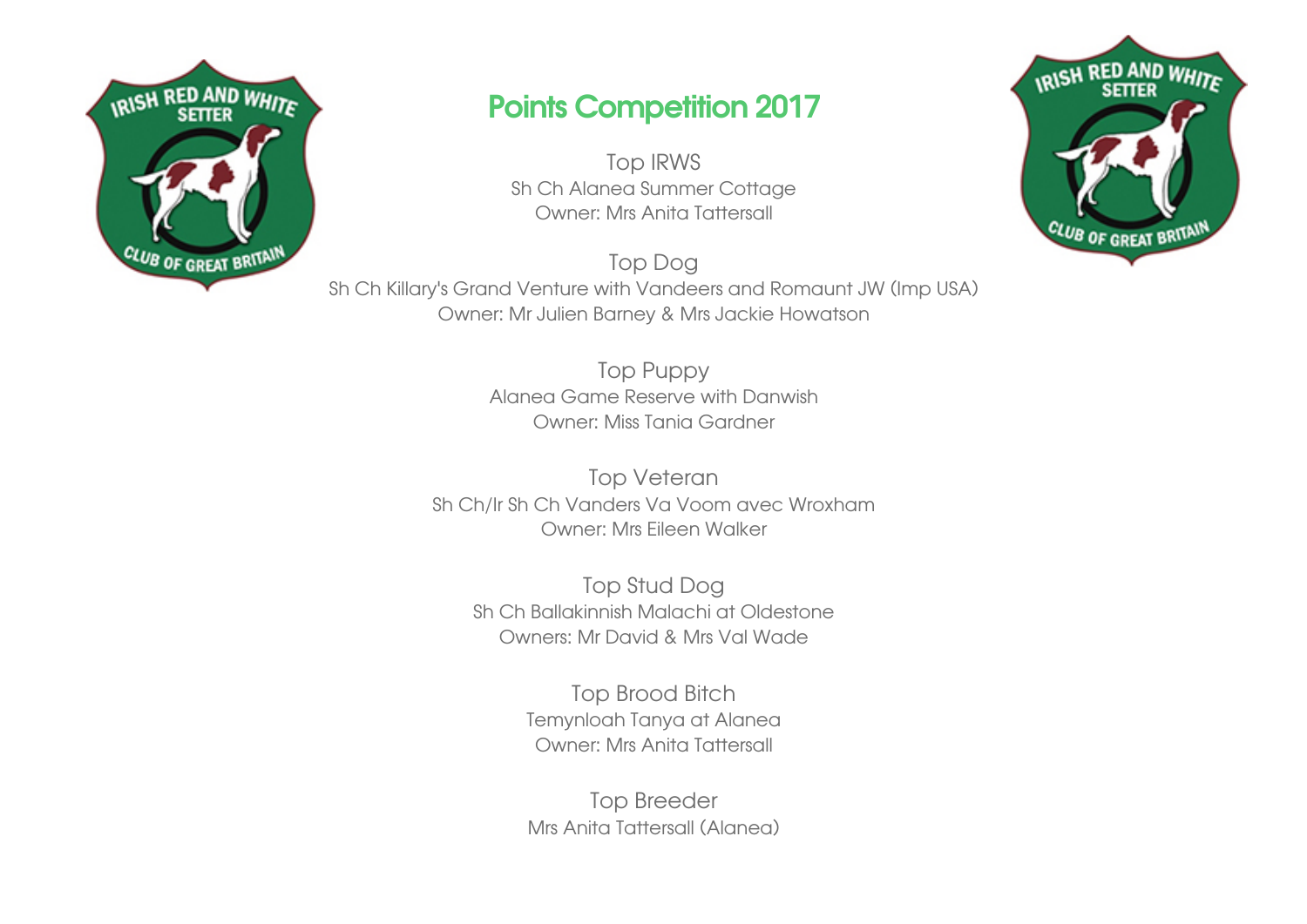| 1. Sh Ch Alanea Summer Cottage (B)                                         | 614             |
|----------------------------------------------------------------------------|-----------------|
| 2. Sh Ch Killary's Grand Venture with Vanders and Romaunt JW (imp USA) (D) | 433             |
| 3. Sh Ch/Ir Sh Ch Vanders Va Voom Avec Wroxham (D)                         | 269 Top Veteran |
| 4. Sh Ch Rustasha Rhapsody in Red ShCM (D)                                 | 242             |
| 5. Sh Ch Rustasha Golden Rapper JW (D)                                     | 234             |
| 6. Sh Ch Shireoak Hurricane Ruby Rustasha (imp Can) (B)                    | 211             |
| 7. Sh Ch Rustasha Rosa Kim (B)                                             | 192             |
| 8. Taxus Golden Prince in Balbriggan JW (D)                                | 189             |
| 9. Alanea Game Reserve with Danwish (D)                                    | 188**Top Puppy  |
| 10. Anisbrig Tobermory (D)                                                 | 167             |

| up to and including Driffield |  |
|-------------------------------|--|
|-------------------------------|--|

| 1. Sh Ch Alanea Summer Cottage (B)                                         | 498               |
|----------------------------------------------------------------------------|-------------------|
| 2. Sh Ch Killary's Grand Venture with Vanders and Romaunt JW (imp USA) (D) | 289               |
| 3. Sh Ch Rustasha Rhapsody in Red ShCM (D)                                 | 192               |
| 4. Sh Ch Shireoak Hurricane Ruby Rustasha (imp Can) (B)                    | 172 * Top Veteran |
| 5. Sh Ch/Ir Sh Ch Vanders Va Voom Avec Wroxham (D)                         | 171               |
| 6. Sh Ch Rustasha Golden Rapper JW (D)                                     | 156               |
| 7. Alanea Game Reserve with Danwish (D)                                    | 154 ** Top Puppy  |
| 8. Sh Ch Rustasha Rosa Kim (B)                                             | 142               |
| 9. Zendarric It's A Kind Of Magic Within Wroxham JW (B)                    | 123               |
| 10. Anisbrig Tobermory (D)                                                 | 120               |
|                                                                            |                   |